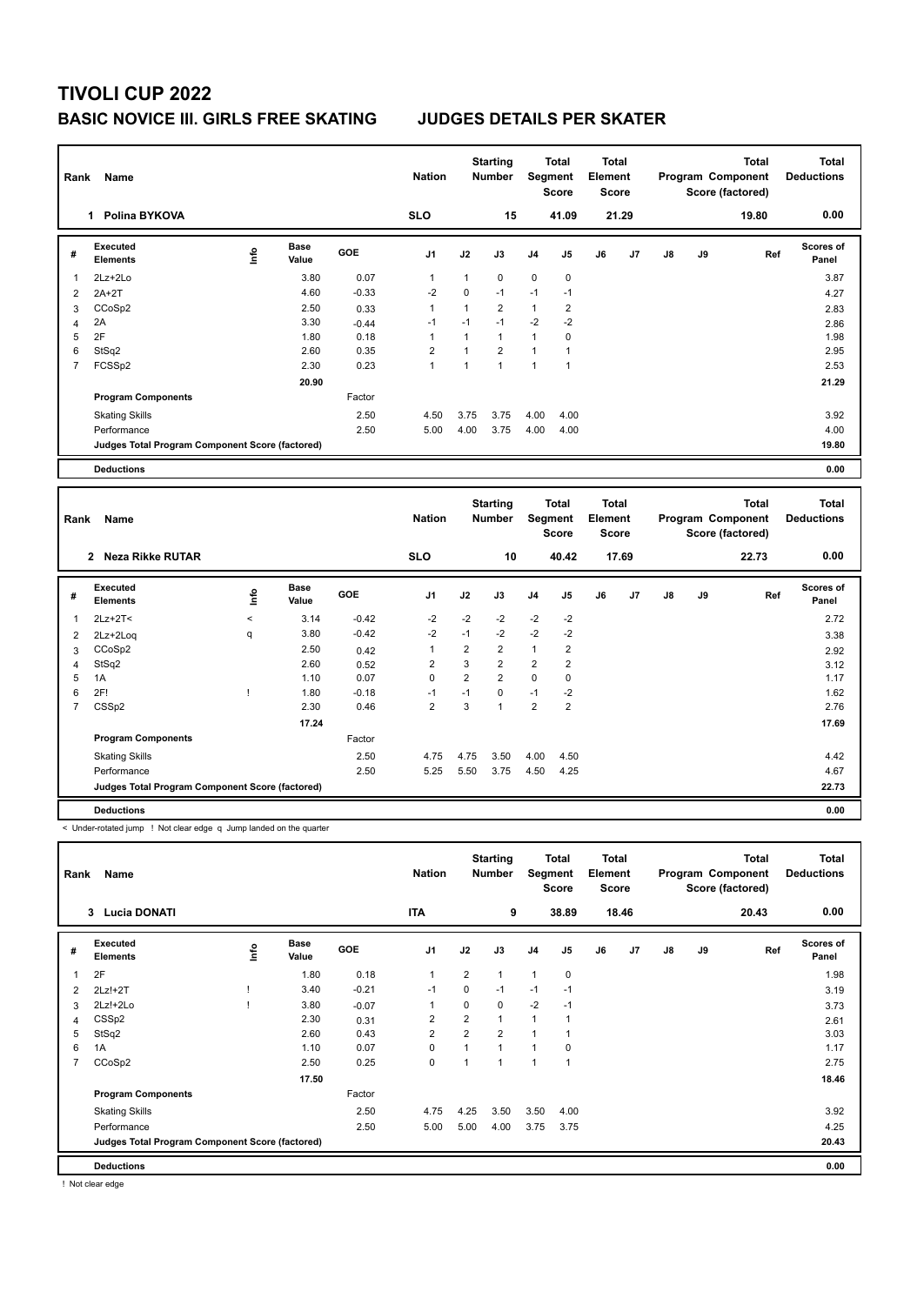| Rank | Name<br>4 Liana SMREKAR                         |            |                      |            |                |                | <b>Starting</b><br><b>Number</b> | Segment        | <b>Total</b><br><b>Score</b> | <b>Total</b><br>Element<br><b>Score</b> |       |               |    | Total<br>Program Component<br>Score (factored) | <b>Total</b><br><b>Deductions</b> |
|------|-------------------------------------------------|------------|----------------------|------------|----------------|----------------|----------------------------------|----------------|------------------------------|-----------------------------------------|-------|---------------|----|------------------------------------------------|-----------------------------------|
|      |                                                 |            |                      |            | <b>SLO</b>     |                | 7                                |                | 34.48                        |                                         | 16.32 |               |    | 19.16                                          | $-1.00$                           |
| #    | Executed<br>Elements                            | <b>Lin</b> | <b>Base</b><br>Value | <b>GOE</b> | J <sub>1</sub> | J2             | J3                               | J <sub>4</sub> | J <sub>5</sub>               | J6                                      | J7    | $\mathsf{J}8$ | J9 | Ref                                            | <b>Scores of</b><br>Panel         |
| 1    | 2Lz+2Lo                                         |            | 3.80                 | 0.07       | $\overline{1}$ |                | $\mathbf 0$                      | $-1$           | $\mathbf 0$                  |                                         |       |               |    |                                                | 3.87                              |
| 2    | 2A<<                                            | <<         | 1.10                 | $-0.55$    | -5             | $-5$           | $-5$                             | $-5$           | $-5$                         |                                         |       |               |    |                                                | 0.55                              |
| 3    | $2Lz+2T$                                        |            | 3.40                 | 0.00       | 0              | 0              | 0                                | $-2$           | 0                            |                                         |       |               |    |                                                | 3.40                              |
| 4    | CCoSp2                                          |            | 2.50                 | 0.33       | 1              | $\overline{2}$ | $\overline{2}$                   | $\mathbf{1}$   |                              |                                         |       |               |    |                                                | 2.83                              |
| 5    | 2F<                                             | $\,<$      | 1.44                 | $-0.72$    | $-5$           | $-5$           | $-5$                             | $-5$           | $-5$                         |                                         |       |               |    |                                                | 0.72                              |
| 6    | CSSp1                                           |            | 1.90                 | 0.19       | 0              | 2              | $\mathbf{1}$                     | 1              |                              |                                         |       |               |    |                                                | 2.09                              |
| 7    | StSq2                                           |            | 2.60                 | 0.26       | $\overline{1}$ |                | 1                                | $\overline{2}$ | 1                            |                                         |       |               |    |                                                | 2.86                              |
|      |                                                 |            | 16.74                |            |                |                |                                  |                |                              |                                         |       |               |    |                                                | 16.32                             |
|      | <b>Program Components</b>                       |            |                      | Factor     |                |                |                                  |                |                              |                                         |       |               |    |                                                |                                   |
|      | <b>Skating Skills</b>                           |            |                      | 2.50       | 4.25           | 4.00           | 3.50                             | 3.50           | 4.00                         |                                         |       |               |    |                                                | 3.83                              |
|      | Performance                                     |            |                      | 2.50       | 4.75           | 4.25           | 3.50                             | 3.50           | 3.75                         |                                         |       |               |    |                                                | 3.83                              |
|      | Judges Total Program Component Score (factored) |            |                      |            |                |                |                                  |                |                              |                                         |       |               |    |                                                | 19.16                             |
|      | <b>Deductions</b>                               |            | Falls:               | $-1.00$    |                |                |                                  |                |                              |                                         |       |               |    |                                                | $-1.00$                           |

< Under-rotated jump << Downgraded jump

| Rank | Name<br><b>Neza LUSIC</b><br>5                  |     |                      |         |                |                | <b>Starting</b><br><b>Number</b> |                | Total<br>Segment<br>Score | Total<br>Element<br><b>Score</b> |                |               |    | Total<br>Program Component<br>Score (factored) | <b>Total</b><br><b>Deductions</b> |
|------|-------------------------------------------------|-----|----------------------|---------|----------------|----------------|----------------------------------|----------------|---------------------------|----------------------------------|----------------|---------------|----|------------------------------------------------|-----------------------------------|
|      |                                                 |     |                      |         | <b>SLO</b>     |                | $\overline{2}$                   |                | 32.61                     |                                  | 14.56          |               |    | 18.55                                          | $-0.50$                           |
| #    | Executed<br><b>Elements</b>                     | ١m٥ | <b>Base</b><br>Value | GOE     | J <sub>1</sub> | J2             | J3                               | J <sub>4</sub> | J5                        | J6                               | J <sub>7</sub> | $\mathsf{J}8$ | J9 | Ref                                            | <b>Scores of</b><br>Panel         |
| 1    | 2Lz+2Lo                                         |     | 3.80                 | $-0.14$ | 0              | 0              | 0                                | $-3$           | $-2$                      |                                  |                |               |    |                                                | 3.66                              |
| 2    | 2A<<                                            | <<  | 1.10                 | $-0.40$ | $-4$           | $-3$           | $-3$                             | $-5$           | $-4$                      |                                  |                |               |    |                                                | 0.70                              |
| 3    | 2Lzq+2Tq                                        | q   | 3.40                 | $-0.84$ | $-4$           | $-4$           | $-4$                             | $-4$           | $-4$                      |                                  |                |               |    |                                                | 2.56                              |
| 4    | CSS <sub>p2</sub>                               |     | 2.30                 | 0.23    | 1              | 1              | 1                                | $\mathbf{1}$   |                           |                                  |                |               |    |                                                | 2.53                              |
| 5    | 2F                                              |     | 1.80                 | $-0.12$ | 0              | $-2$           | 0                                | $-1$           | $-1$                      |                                  |                |               |    |                                                | 1.68                              |
| 6    | StSq1                                           |     | 1.80                 | 0.30    | $\overline{2}$ | $\overline{2}$ | $\overline{2}$                   | $\mathbf 0$    | 1                         |                                  |                |               |    |                                                | 2.10                              |
| 7    | CCoSp2                                          |     | 2.50                 | $-1.17$ | $-5$           | $-3$           | -4                               | $-5$           | $-5$                      |                                  |                |               |    |                                                | 1.33                              |
|      |                                                 |     | 16.70                |         |                |                |                                  |                |                           |                                  |                |               |    |                                                | 14.56                             |
|      | <b>Program Components</b>                       |     |                      | Factor  |                |                |                                  |                |                           |                                  |                |               |    |                                                |                                   |
|      | <b>Skating Skills</b>                           |     |                      | 2.50    | 4.25           | 3.75           | 3.25                             | 3.00           | 3.50                      |                                  |                |               |    |                                                | 3.50                              |
|      | Performance                                     |     |                      | 2.50    | 4.75           | 4.50           | 3.50                             | 3.50           | 3.75                      |                                  |                |               |    |                                                | 3.92                              |
|      | Judges Total Program Component Score (factored) |     |                      |         |                |                |                                  |                |                           |                                  |                |               |    |                                                | 18.55                             |
|      | <b>Deductions</b>                               |     | Falls:               | $-0.50$ |                |                |                                  |                |                           |                                  |                |               |    |                                                | $-0.50$                           |

<< Downgraded jump q Jump landed on the quarter

| Rank           | Name<br><b>Marie FODINGER</b><br>6              |      |                      |            |                |                          | <b>Starting</b><br><b>Number</b> | Segment        | <b>Total</b><br><b>Score</b> | Total<br>Element<br><b>Score</b> |       |               |    | <b>Total</b><br>Program Component<br>Score (factored) | <b>Total</b><br><b>Deductions</b> |
|----------------|-------------------------------------------------|------|----------------------|------------|----------------|--------------------------|----------------------------------|----------------|------------------------------|----------------------------------|-------|---------------|----|-------------------------------------------------------|-----------------------------------|
|                |                                                 |      |                      |            | <b>AUT</b>     |                          | 16                               |                | 31.38                        |                                  | 15.82 |               |    | 16.06                                                 | $-0.50$                           |
| #              | Executed<br><b>Elements</b>                     | ١nf٥ | <b>Base</b><br>Value | <b>GOE</b> | J <sub>1</sub> | J2                       | J3                               | J <sub>4</sub> | J5                           | J6                               | J7    | $\mathsf{J}8$ | J9 | Ref                                                   | <b>Scores of</b><br>Panel         |
|                | 2F+1A+SEQ                                       |      | 2.32                 | 0.06       | $\mathbf 0$    | 1                        | 1                                | $-1$           | $\mathbf 0$                  |                                  |       |               |    |                                                       | 2.38                              |
| 2              | 2Lz!                                            |      | 2.10                 | $-0.21$    | $-1$           | $-1$                     | $-1$                             | $-1$           | $-2$                         |                                  |       |               |    |                                                       | 1.89                              |
| 3              | 2Lo                                             |      | 1.70                 | $-0.85$    | $-5$           | $-5$                     | $-5$                             | $-5$           | $-5$                         |                                  |       |               |    |                                                       | 0.85                              |
| 4              | CCoSp2                                          |      | 2.50                 | 0.17       | $\mathbf 0$    | 1                        | 1                                | $\overline{2}$ | 0                            |                                  |       |               |    |                                                       | 2.67                              |
| 5              | $2Lz + 2Tq$                                     | q    | 3.40                 | $-0.42$    | $-2$           | $-2$                     | $-2$                             | $-2$           | $-2$                         |                                  |       |               |    |                                                       | 2.98                              |
| 6              | StSq2                                           |      | 2.60                 | 0.00       | $\mathbf 0$    | $\overline{ }$           | 0                                | 0              | 0                            |                                  |       |               |    |                                                       | 2.60                              |
| $\overline{7}$ | CSSp2                                           |      | 2.30                 | 0.15       | $\mathbf{1}$   | $\overline{\phantom{a}}$ | 1                                | 0              | 0                            |                                  |       |               |    |                                                       | 2.45                              |
|                |                                                 |      | 16.92                |            |                |                          |                                  |                |                              |                                  |       |               |    |                                                       | 15.82                             |
|                | <b>Program Components</b>                       |      |                      | Factor     |                |                          |                                  |                |                              |                                  |       |               |    |                                                       |                                   |
|                | <b>Skating Skills</b>                           |      |                      | 2.50       | 3.50           | 3.50                     | 3.00                             | 3.00           | 3.00                         |                                  |       |               |    |                                                       | 3.17                              |
|                | Performance                                     |      |                      | 2.50       | 4.00           | 3.75                     | 3.00                             | 3.00           | 3.00                         |                                  |       |               |    |                                                       | 3.25                              |
|                | Judges Total Program Component Score (factored) |      |                      |            |                |                          |                                  |                |                              |                                  |       |               |    |                                                       | 16.06                             |
|                | <b>Deductions</b>                               |      | Falls:               | $-0.50$    |                |                          |                                  |                |                              |                                  |       |               |    |                                                       | $-0.50$                           |

! Not clear edge q Jump landed on the quarter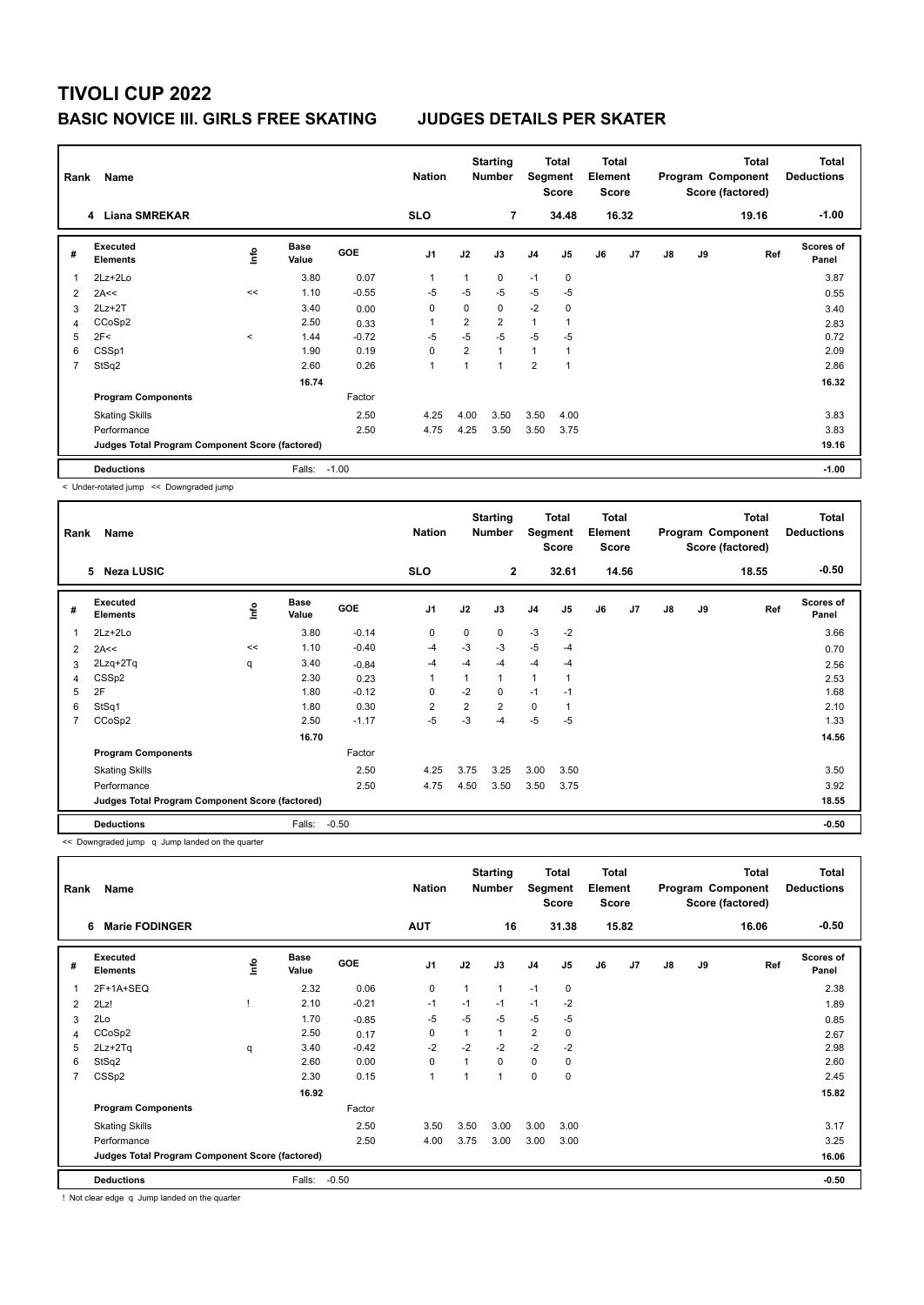| Rank           | Name                                            | <b>Nation</b> |                      | <b>Starting</b><br><b>Number</b> |                | Total<br>Segment<br>Score | Total<br>Element<br><b>Score</b> |                |                |    | <b>Total</b><br>Program Component<br>Score (factored) | <b>Total</b><br><b>Deductions</b> |    |       |                           |
|----------------|-------------------------------------------------|---------------|----------------------|----------------------------------|----------------|---------------------------|----------------------------------|----------------|----------------|----|-------------------------------------------------------|-----------------------------------|----|-------|---------------------------|
|                | Kasja MINIC<br>7                                |               |                      |                                  | <b>SLO</b>     |                           | 13                               |                | 30.14          |    | 13.88                                                 |                                   |    | 16.26 | 0.00                      |
| #              | Executed<br><b>Elements</b>                     | Info          | <b>Base</b><br>Value | GOE                              | J <sub>1</sub> | J2                        | J3                               | J <sub>4</sub> | J <sub>5</sub> | J6 | J7                                                    | $\mathsf{J}8$                     | J9 | Ref   | <b>Scores of</b><br>Panel |
| 1              | 2T                                              |               | 1.30                 | $-0.30$                          | $-3$           | $-2$                      | $-2$                             | $-2$           | $-3$           |    |                                                       |                                   |    |       | 1.00                      |
| 2              | 2S+2Lo<                                         | $\prec$       | 2.66                 | $-0.50$                          | $-4$           | $-2$                      | $-5$                             | $-3$           | $-4$           |    |                                                       |                                   |    |       | 2.16                      |
| 3              | CCoSp2                                          |               | 2.50                 | 0.33                             | $\overline{2}$ | $\overline{1}$            | $\overline{2}$                   | $\mathbf{1}$   | $\overline{1}$ |    |                                                       |                                   |    |       | 2.83                      |
| 4              | 2Fq                                             | q             | 1.80                 | $-0.36$                          | $-2$           | $-2$                      | $-2$                             | $-2$           | $-2$           |    |                                                       |                                   |    |       | 1.44                      |
| 5              | 1A                                              |               | 1.10                 | 0.04                             | 0              | 0                         | $\overline{1}$                   | $\mathbf{1}$   | 0              |    |                                                       |                                   |    |       | 1.14                      |
| 6              | StSq2                                           |               | 2.60                 | 0.26                             | 1              | 1                         | $\overline{1}$                   | 2              | 0              |    |                                                       |                                   |    |       | 2.86                      |
| $\overline{7}$ | CSS <sub>p2</sub>                               |               | 2.30                 | 0.15                             | 1              | $\overline{\phantom{a}}$  | $\overline{1}$                   | 0              | $-1$           |    |                                                       |                                   |    |       | 2.45                      |
|                |                                                 |               | 14.26                |                                  |                |                           |                                  |                |                |    |                                                       |                                   |    |       | 13.88                     |
|                | <b>Program Components</b>                       |               |                      | Factor                           |                |                           |                                  |                |                |    |                                                       |                                   |    |       |                           |
|                | <b>Skating Skills</b>                           |               |                      | 2.50                             | 3.75           | 3.25                      | 3.00                             | 3.25           | 3.25           |    |                                                       |                                   |    |       | 3.25                      |
|                | Performance                                     |               |                      | 2.50                             | 4.00           | 3.25                      | 3.25                             | 3.25           | 3.25           |    |                                                       |                                   |    |       | 3.25                      |
|                | Judges Total Program Component Score (factored) |               |                      |                                  |                |                           |                                  |                |                |    |                                                       |                                   |    |       | 16.26                     |
|                | <b>Deductions</b>                               |               |                      |                                  |                |                           |                                  |                |                |    |                                                       |                                   |    |       | 0.00                      |

< Under-rotated jump q Jump landed on the quarter

| Rank | Name                                            |    | <b>Nation</b>        |            | <b>Starting</b><br><b>Number</b> |      | Total<br>Segment<br><b>Score</b> | <b>Total</b><br>Element<br><b>Score</b> |       |    |       | <b>Total</b><br>Program Component<br>Score (factored) | <b>Total</b><br><b>Deductions</b> |       |                           |
|------|-------------------------------------------------|----|----------------------|------------|----------------------------------|------|----------------------------------|-----------------------------------------|-------|----|-------|-------------------------------------------------------|-----------------------------------|-------|---------------------------|
|      | <b>Matilda FERRARI</b><br>8                     |    |                      |            | <b>ITA</b>                       |      | 11                               |                                         | 29.72 |    | 12.49 |                                                       |                                   | 17.73 | $-0.50$                   |
| #    | Executed<br><b>Elements</b>                     | ١m | <b>Base</b><br>Value | <b>GOE</b> | J <sub>1</sub>                   | J2   | J3                               | J <sub>4</sub>                          | J5    | J6 | J7    | $\mathsf{J}8$                                         | J9                                | Ref   | <b>Scores of</b><br>Panel |
| 1    | $2S+1T$                                         |    | 1.70                 | 0.00       | 0                                | 1    | 0                                | $\pmb{0}$                               | 0     |    |       |                                                       |                                   |       | 1.70                      |
| 2    | 2Lo                                             |    | 1.70                 | $-0.23$    | $-1$                             | $-1$ | $-3$                             | $-1$                                    | $-2$  |    |       |                                                       |                                   |       | 1.47                      |
| 3    | CSS <sub>p2</sub>                               |    | 2.30                 | 0.23       | $-1$                             | 1    | $\overline{1}$                   | $\overline{2}$                          | 1     |    |       |                                                       |                                   |       | 2.53                      |
| 4    | 1A+1Lo                                          |    | 1.60                 | 0.11       | 1                                | 1    |                                  |                                         |       |    |       |                                                       |                                   |       | 1.71                      |
| 5    | StSq1                                           |    | 1.80                 | 0.18       | 1                                |      |                                  |                                         |       |    |       |                                                       |                                   |       | 1.98                      |
| 6    | 2Lo                                             |    | 1.70                 | $-0.85$    | $-5$                             | $-5$ | $-5$                             | $-5$                                    | -5    |    |       |                                                       |                                   |       | 0.85                      |
| 7    | CCoSp2                                          |    | 2.50                 | $-0.25$    | $-1$                             | $-1$ | $-1$                             | $-1$                                    | $-2$  |    |       |                                                       |                                   |       | 2.25                      |
|      |                                                 |    | 13.30                |            |                                  |      |                                  |                                         |       |    |       |                                                       |                                   |       | 12.49                     |
|      | <b>Program Components</b>                       |    |                      | Factor     |                                  |      |                                  |                                         |       |    |       |                                                       |                                   |       |                           |
|      | <b>Skating Skills</b>                           |    |                      | 2.50       | 4.00                             | 3.50 | 3.00                             | 3.00                                    | 3.75  |    |       |                                                       |                                   |       | 3.42                      |
|      | Performance                                     |    |                      | 2.50       | 4.25                             | 3.75 | 3.25                             | 3.25                                    | 4.00  |    |       |                                                       |                                   |       | 3.67                      |
|      | Judges Total Program Component Score (factored) |    |                      |            |                                  |      |                                  |                                         |       |    |       |                                                       |                                   |       | 17.73                     |
|      | <b>Deductions</b>                               |    | Falls:               | $-0.50$    |                                  |      |                                  |                                         |       |    |       |                                                       |                                   |       | $-0.50$                   |

|                | Name<br>Rank<br><b>Valerie FRAUSCHER</b><br>9   |         |                      |            |                |                | <b>Starting</b><br><b>Number</b> | Segment        | <b>Total</b><br><b>Score</b> | <b>Total</b><br>Element<br><b>Score</b> |       |               |    | <b>Total</b><br>Program Component<br>Score (factored) | <b>Total</b><br><b>Deductions</b> |
|----------------|-------------------------------------------------|---------|----------------------|------------|----------------|----------------|----------------------------------|----------------|------------------------------|-----------------------------------------|-------|---------------|----|-------------------------------------------------------|-----------------------------------|
|                |                                                 |         |                      |            | <b>AUT</b>     |                | 6                                |                | 25.93                        |                                         | 11.73 |               |    | 15.20                                                 | $-1.00$                           |
| #              | Executed<br><b>Elements</b>                     | lnfo    | <b>Base</b><br>Value | <b>GOE</b> | J <sub>1</sub> | J2             | J3                               | J <sub>4</sub> | J5                           | J6                                      | J7    | $\mathsf{J}8$ | J9 | Ref                                                   | Scores of<br>Panel                |
| $\mathbf{1}$   | $1A+2Lo<$                                       | $\prec$ | 2.46                 | $-0.68$    | $-5$           | $-5$           | $-5$                             | $-5$           | $-5$                         |                                         |       |               |    |                                                       | 1.78                              |
| 2              | 2Lz                                             | $\prec$ | 1.68                 | $-0.34$    | $-3$           | $-2$           | $-2$                             | $-2$           | $-2$                         |                                         |       |               |    |                                                       | 1.34                              |
| 3              | CCoSp2                                          |         | 2.50                 | $-0.33$    | $-2$           | 1              | $-1$                             | $-2$           | $-1$                         |                                         |       |               |    |                                                       | 2.17                              |
| 4              | 2Sq                                             | q       | 1.30                 | $-0.65$    | $-5$           | $-5$           | $-5$                             | $-5$           | $-5$                         |                                         |       |               |    |                                                       | 0.65                              |
| 5              | CSS <sub>p2</sub>                               |         | 2.30                 | 0.15       | 0              | $\overline{1}$ |                                  | $\mathbf{1}$   | 0                            |                                         |       |               |    |                                                       | 2.45                              |
| 6              | StSqB                                           |         | 1.50                 | 0.15       |                | $\mathbf{1}$   |                                  | $\mathbf{1}$   | 0                            |                                         |       |               |    |                                                       | 1.65                              |
| $\overline{7}$ | 2F<+1A+SEQ                                      | $\prec$ | 2.03                 | $-0.34$    | $-3$           | $-2$           | $-2$                             | $-2$           | $-3$                         |                                         |       |               |    |                                                       | 1.69                              |
|                |                                                 |         | 13.77                |            |                |                |                                  |                |                              |                                         |       |               |    |                                                       | 11.73                             |
|                | <b>Program Components</b>                       |         |                      | Factor     |                |                |                                  |                |                              |                                         |       |               |    |                                                       |                                   |
|                | <b>Skating Skills</b>                           |         |                      | 2.50       | 3.50           | 3.25           | 2.50                             | 2.75           | 3.25                         |                                         |       |               |    |                                                       | 3.08                              |
|                | Performance                                     |         |                      | 2.50       | 3.75           | 3.50           | 2.50                             | 2.75           | 2.75                         |                                         |       |               |    |                                                       | 3.00                              |
|                | Judges Total Program Component Score (factored) |         |                      |            |                |                |                                  |                |                              |                                         |       |               |    |                                                       | 15.20                             |
|                | <b>Deductions</b>                               |         | Falls:               | $-1.00$    |                |                |                                  |                |                              |                                         |       |               |    |                                                       | $-1.00$                           |

< Under-rotated jump q Jump landed on the quarter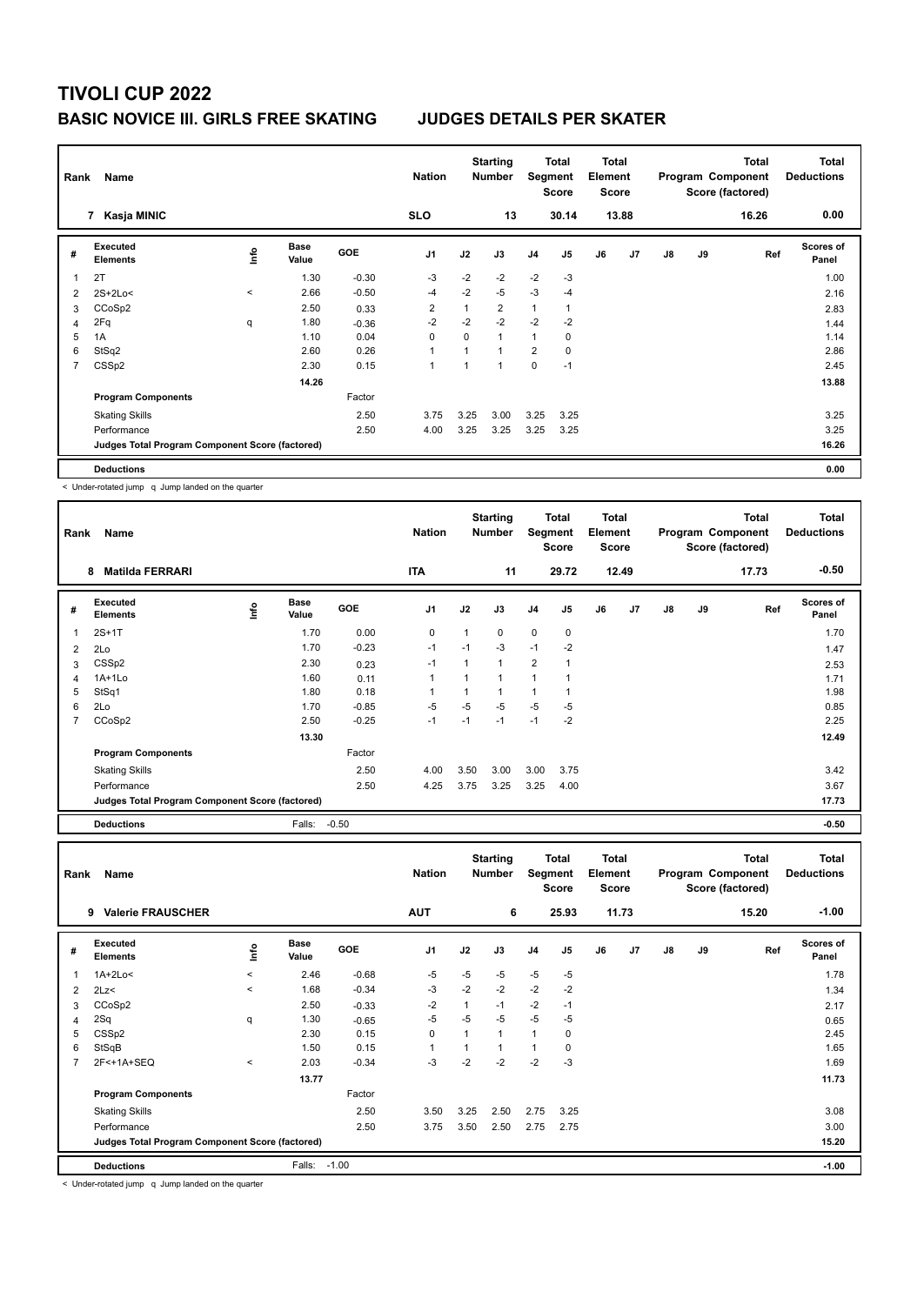| Rank | Name                                            |      |                      |            | <b>Nation</b>  |             | <b>Starting</b><br><b>Number</b> | Segment        | Total<br><b>Score</b> | <b>Total</b><br>Element<br><b>Score</b> |      |               |    | <b>Total</b><br>Program Component<br>Score (factored) | <b>Total</b><br><b>Deductions</b> |
|------|-------------------------------------------------|------|----------------------|------------|----------------|-------------|----------------------------------|----------------|-----------------------|-----------------------------------------|------|---------------|----|-------------------------------------------------------|-----------------------------------|
|      | <b>Pia CIZMEK</b><br>10                         |      |                      |            | <b>CRO</b>     |             | 3                                |                | 23.06                 |                                         | 9.40 |               |    | 14.16                                                 | $-0.50$                           |
| #    | <b>Executed</b><br><b>Elements</b>              | ١nfo | <b>Base</b><br>Value | <b>GOE</b> | J <sub>1</sub> | J2          | J3                               | J <sub>4</sub> | J <sub>5</sub>        | J6                                      | J7   | $\mathsf{J}8$ | J9 | Ref                                                   | <b>Scores of</b><br>Panel         |
| 1    | CSSp2V                                          |      | 1.73                 | 0.00       | 0              | $\mathbf 0$ | $\Omega$                         | $\mathbf 0$    | $-1$                  |                                         |      |               |    |                                                       | 1.73                              |
| 2    | StSqB                                           |      | 1.50                 | 0.00       | $\mathbf 0$    | 0           | $\mathbf 0$                      | 0              | $-1$                  |                                         |      |               |    |                                                       | 1.50                              |
| 3    | 1Lz<<                                           | <<   | 0.00                 | 0.00       |                |             |                                  |                |                       |                                         |      |               |    |                                                       | 0.00                              |
| 4    | 2F+1A+SEQ                                       |      | 2.32                 | 0.00       | 0              | $\mathbf 0$ | $\Omega$                         | 0              | $-1$                  |                                         |      |               |    |                                                       | 2.32                              |
| 5    | 2Lo                                             |      | 1.70                 | 0.00       | 0              | $\mathbf 0$ | $\overline{ }$                   | 0              | 0                     |                                         |      |               |    |                                                       | 1.70                              |
| 6    | 2F                                              |      | 1.80                 | $-0.90$    | -5             | $-5$        | -5                               | $-5$           | -5                    |                                         |      |               |    |                                                       | 0.90                              |
| 7    | CCoSp1V                                         |      | 1.50                 | $-0.25$    | $-2$           | $-2$        | $\overline{1}$                   | $-2$           | $-1$                  |                                         |      |               |    |                                                       | 1.25                              |
|      |                                                 |      | 10.55                |            |                |             |                                  |                |                       |                                         |      |               |    |                                                       | 9.40                              |
|      | <b>Program Components</b>                       |      |                      | Factor     |                |             |                                  |                |                       |                                         |      |               |    |                                                       |                                   |
|      | <b>Skating Skills</b>                           |      |                      | 2.50       | 3.25           | 3.00        | 2.75                             | 2.75           | 2.75                  |                                         |      |               |    |                                                       | 2.83                              |
|      | Performance                                     |      |                      | 2.50       | 3.00           | 3.00        | 2.75                             | 2.75           | 2.75                  |                                         |      |               |    |                                                       | 2.83                              |
|      | Judges Total Program Component Score (factored) |      |                      |            |                |             |                                  |                |                       |                                         |      |               |    |                                                       | 14.16                             |
|      | <b>Deductions</b>                               |      | Falls:               | $-0.50$    |                |             |                                  |                |                       |                                         |      |               |    |                                                       | $-0.50$                           |

<< Downgraded jump

| Rank | Name                                            |    |                      |            | <b>Nation</b>  |      | <b>Starting</b><br><b>Number</b> | Segment        | Total<br><b>Score</b> | <b>Total</b><br>Element<br><b>Score</b> |      |    |    | <b>Total</b><br>Program Component<br>Score (factored) | <b>Total</b><br><b>Deductions</b> |
|------|-------------------------------------------------|----|----------------------|------------|----------------|------|----------------------------------|----------------|-----------------------|-----------------------------------------|------|----|----|-------------------------------------------------------|-----------------------------------|
|      | <b>Ana KELEMAN</b><br>11                        |    |                      |            | <b>SLO</b>     |      | 1                                |                | 20.10                 |                                         | 8.42 |    |    | 11.68                                                 | 0.00                              |
| #    | <b>Executed</b><br><b>Elements</b>              | ١m | <b>Base</b><br>Value | <b>GOE</b> | J <sub>1</sub> | J2   | J3                               | J <sub>4</sub> | J <sub>5</sub>        | J6                                      | J7   | J8 | J9 | Ref                                                   | Scores of<br>Panel                |
| 1    | $1A+1T$                                         |    | 1.50                 | 0.00       | 0              | 0    | 0                                | $\mathbf 0$    | $\mathbf 0$           |                                         |      |    |    |                                                       | 1.50                              |
| 2    | $1F+1Lo$                                        |    | 1.00                 | $-0.05$    | $\mathbf 0$    | $-1$ | $-1$                             | $-1$           | $-1$                  |                                         |      |    |    |                                                       | 0.95                              |
| 3    | SSp2                                            |    | 1.60                 | 0.16       | $\overline{1}$ |      | 1                                | $\overline{1}$ | 0                     |                                         |      |    |    |                                                       | 1.76                              |
| 4    | StSqB                                           |    | 1.50                 | $-0.10$    | $-1$           | 0    | 0                                | $-1$           | $-1$                  |                                         |      |    |    |                                                       | 1.40                              |
| 5    | 1Lz                                             |    | 0.60                 | 0.00       | 0              | 0    | 0                                | $-1$           | 0                     |                                         |      |    |    |                                                       | 0.60                              |
| 6    | 1A                                              |    | 1.10                 | 0.00       | 0              | 0    | $\Omega$                         | $\mathbf 0$    | 0                     |                                         |      |    |    |                                                       | 1.10                              |
|      | CCoSpBV                                         |    | 1.28                 | $-0.17$    | $-3$           | $-2$ | 0                                | $-2$           | $\mathbf 0$           |                                         |      |    |    |                                                       | 1.11                              |
|      |                                                 |    | 8.58                 |            |                |      |                                  |                |                       |                                         |      |    |    |                                                       | 8.42                              |
|      | <b>Program Components</b>                       |    |                      | Factor     |                |      |                                  |                |                       |                                         |      |    |    |                                                       |                                   |
|      | <b>Skating Skills</b>                           |    |                      | 2.50       | 2.25           | 2.00 | 2.25                             | 2.25           | 2.25                  |                                         |      |    |    |                                                       | 2.25                              |
|      | Performance                                     |    |                      | 2.50       | 2.50           | 1.50 | 2.50                             | 2.50           | 2.25                  |                                         |      |    |    |                                                       | 2.42                              |
|      | Judges Total Program Component Score (factored) |    |                      |            |                |      |                                  |                |                       |                                         |      |    |    |                                                       | 11.68                             |
|      | <b>Deductions</b>                               |    |                      |            |                |      |                                  |                |                       |                                         |      |    |    |                                                       | 0.00                              |

**Total Deductions Total Program Component Score (factored) Total Element Score Total Segment Score Starting Rank Name Nation Number # Executed Elements Base Value GOE J1 J2 J3 J4 J5 J6 J7 J8 J9 Scores of Panel** 1 1.60 0.00 0 0 0 -1 0 **Ref**  المعاملة المسابقة المسابقة المسابقة المسابقة المسابقة المسابقة المسابقة المسابقة المسابقة المسابقة المسابقة ال<br>1A+1Lo 1.60 0.00 0 0 0 -1 0 1.60 1.60  **12 Emma ZANZI ITA 4 19.95 8.15 12.30 -0.50** 2 SSp2 1.60 0.16 2 1 1 1 1 1.76  $3 \quad 2$ S<<  $\quad 3 \quad 2$ S<< 0.20  $\quad 40 \quad 0.20$   $\quad -5 \quad -5 \quad -5 \quad -5 \quad -5$ 4 2S<< << 0.40 -0.16 -4 -3 -4 -4 -4 0.24 5 1A+1T 1.50 0.00 0 0 0 0 0 1.50 6 CCoSp1V 1.50 0.00 -2 0 0 0 0 1.50 7 StSqB 1.50 -0.15 -1 0 -1 -1 -2 1.35 **8.50** 8.50 **8.15 Program Components**  Skating Skills 2.50 2.50 2.50 2.50 2.50 2.50 2.50 Factor Performance 2.50 2.75 2.50 2.50 2.25 2.25 2.42 **Deductions** Falls: -0.50 **-0.50 Judges Total Program Component Score (factored) 12.30**

<< Downgraded jump